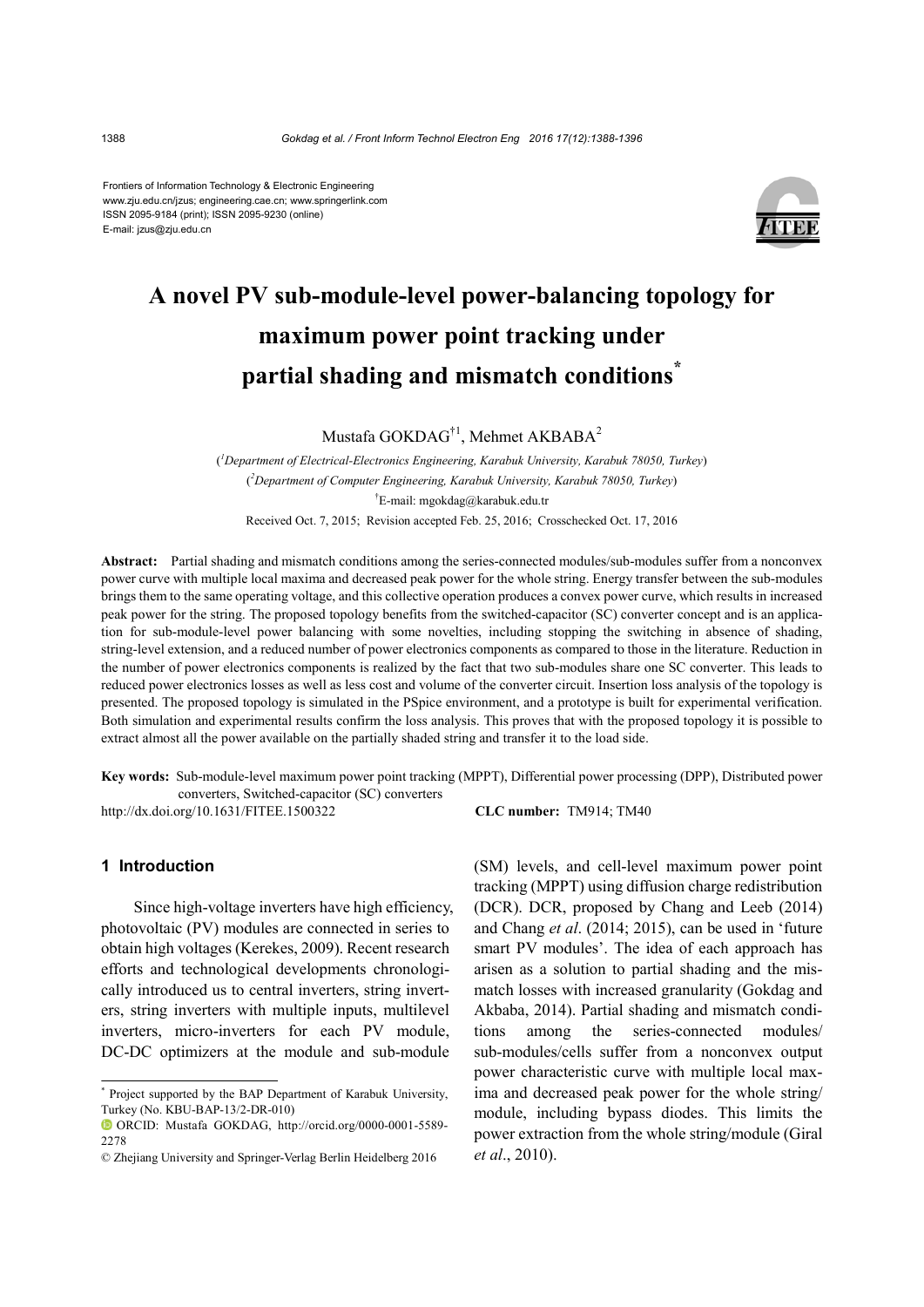Bypass diodes are connected in parallel with the SMs to bypass the SMs subjected to partial shading and prevent them from acting as a load to the unshaded modules. When the bypass diodes are activated because of shading, the power produced by the bypassed SMs is wasted. Consequently, recent studies have concentrated on regaining the bypassed power through the use of bypass diodes and bringing them to the same operating voltage (Giral *et al*., 2010). Pilawa-Podgurski and Perreault (2013), taking the advantage of the distributed power electronics concept, proposed a synchronous buck converter that is implemented in parallel with the SM, by employing both inductive and capacitive elements and processing the whole power produced from the SM. This topology does not use differential power processing (DPP), and the overall efficiency depends highly on the converter efficiency. Subsequent studies at the SM level generally rely on a similar idea, which is to transfer energy or redistribute charge between SMs using energy storage elements like a combination of inductor-capacitor or transformer-capacitor and switches. This energy transfer brings all SMs to the same operating voltage and produces a convex output power curve with increased peak power for seriesconnected SMs/cells. All these studies process only the power mismatch, which is small in comparison with the string power, and result in minimum loss. If the SMs are imbalanced, they do not lose power ideally. As a result, all of the DC-DC converters, which process only the mismatch power among the SMs, are categorized in the DPP concept. In Giral *et al*. (2010), a bidirectional buck-boost circuit with current control was proposed to guarantee equal section voltages in a module using active voltage sharing. The closed-loop control needs current measurement. In Qin and Pilawa-Podgurski (2013) and Qin *et al*. (2013), a DPP converter was implemented as a synchronous buckboost circuit with voltage measurement feedback. The control strategy was designed to allow each and every DPP converter to track the local MPP of its corresponding SM. The control strategy searches for a convenient duty cycle on a two-dimensional surface to maximize the voltage of the string for a temporarily fixed string current. The string voltage information is required by each DPP converter to realize this strategy. Therefore, this concept requires a communication interface to acquire diagnostic data. The conventional perturb-observe MPPT algorithm working on the central inverter gradually moves the string current fixed previously toward the maximum power point value in a 'slow'loop, while the local DPP controllers adjust the duty cycles to maximize the string voltage in a 'fast' loop. This control approach may fail under rapidly changing environmental conditions. Hence, the SM voltage and the string current may never converge to their optimal values. The control complexity also increases. In Kim *et al*. (2012), the PV-to-bus and PV-to-PV DPP architectures for series string were examined for mismatch conditions using Monte Carlo simulation and compared with series strings with and without bypass diodes. The authors stated that the flyback topology can be employed in the PV-to-bus converter and that the buck-boost topology can be employed in the PV-to-PV converter. Their simulation results showed better performance for the PV-to-bus architecture. However, the switches used in PV-to-bus converters must be rated to the bus voltage, and this results in some disadvantages in application. In Shenoy *et al*. (2012a; 2013), a local control strategy requiring current and voltage measurements was developed for the bidirectional buck-boost converter, which was employed as a DPP in the PV-to-PV architecture proposed by Kim *et al*. (2012). A basic perturb-and-observe algorithm running on the local controller tries to maximize the power of each PV element to find the corresponding duty cycle. The converter efficiency was reported to be around 96%. In Shenoy *et al*. (2012b), several differential energy conversion architectures and associated local controls were analyzed. Their simulation results showed that the isolated flyback converter employed in a PV-to-bus architecture tends to process the least amount of power. In Levron *et al*. (2013; 2014), Olalla *et al*. (2013; 2014a; 2014b; 2015), and Choi *et al*. (2014), another bidirectional flyback converter that allows DPP and its control approach was analyzed. The secondary ports of the flyback transformers were connected in parallel and disconnected from the module/string output. This solves the disadvantage mentioned by Kim *et al*. (2012), brings the advantage of using low-voltagerated switches, and results in a control without the need for additional sensing. This architecture increases the string cable usage since it uses dual-core cable at the secondary of the transformer. In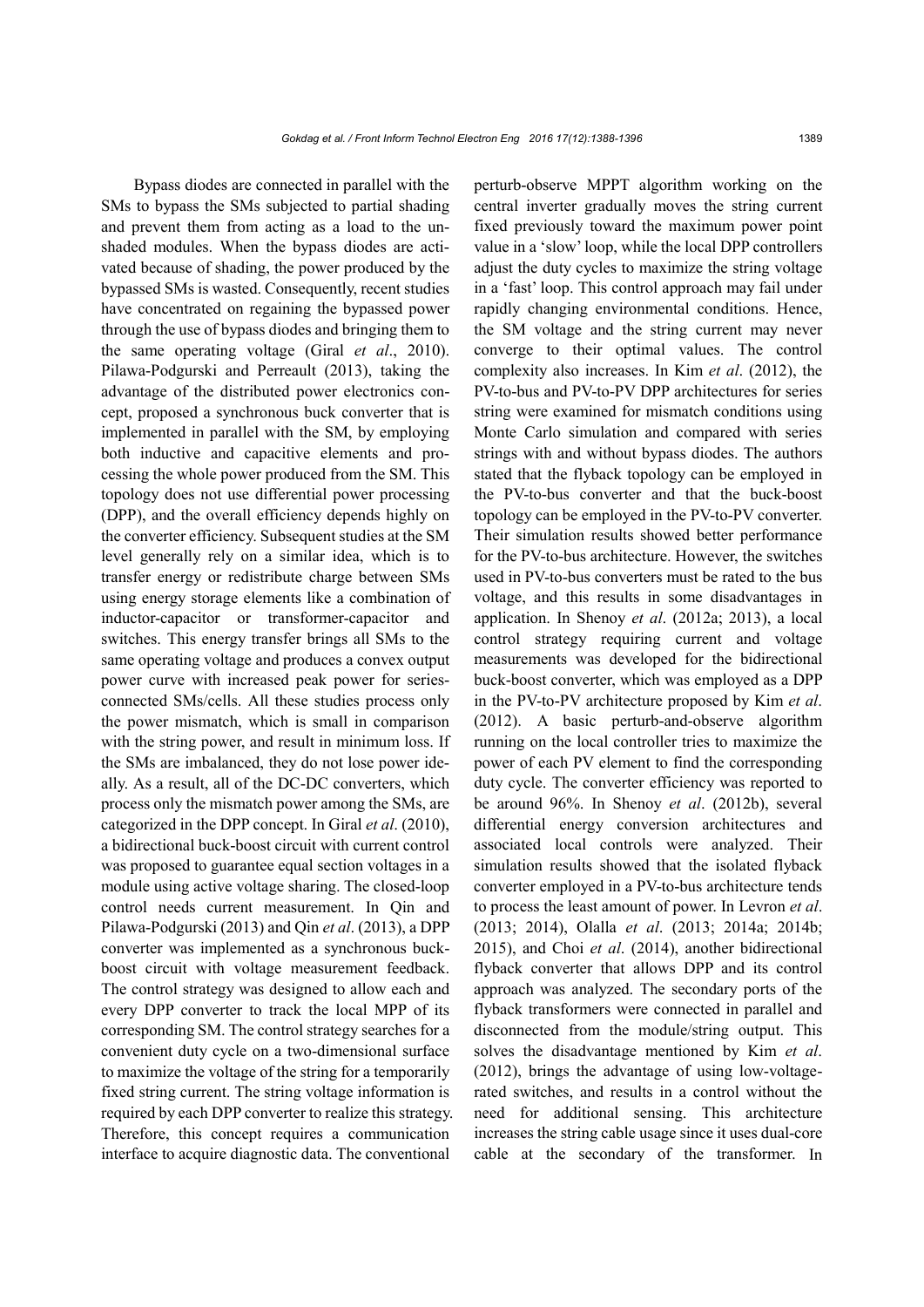Kesarwani and Stauth (2012) and Stauth *et al*. (2012a; 2012b; 2013), resonant switched-capacitor (SC) converters were configured in a parallel-ladder architecture with strings of PV cells at the SM level to improve energy capture in the event of shading or mismatch. The balancing action extends from the SM level with one more added converter stage to the entire series string through a dual-core cable and connector. All the above studies generally use both inductive and capacitive elements and employ *n* or *n*−1 converters to prevent mismatch losses of *n* SMs, resulting in increased cost and power electronics losses.

The topology proposed in this work includes a power converter connected in parallel with PV SMs (Fig. 1), and benefits from the switched capacitor converter concept in a different manner from that of similar studies (Kesarwani and Stauth, 2012; Stauth *et al*., 2012a; 2012b; 2013). It is actually an application of the concept of Chang and Leeb (2014) and Chang *et al*. (2014; 2015) and with some novelties such as sub-module-level power balancing, stopping the switching in the absence of shading, string-level extension, and a reduced number of power electronics components compared to the concepts in related studies. Reduction in the number of power electronics components is realized by the fact that two SMs share one switched capacitor converter. This leads to reduced power electronics losses, less cost, and smaller volume of the converter circuit. Insertion loss analysis of the topology is presented in Section 2. The proposed topology is simulated in PSpice environment, and a prototype is built for experimental verification. Both simulation and experimental results confirm the loss analysis given in Section 2. With the proposed topology, it is possible to extract almost all the power available on the partially shaded string and transfer it to the load side.

# **2 Proposed topology**

In the proposed topology, the SMs, each of which is supported by a charge storage capacitor, are configured in the parallel-ladder architecture to form a string (Fig. 1). These SMs are switched with each other to bring all SMs to the same operating voltage. The control of the converter is very simple and the SMs and associated capacitors are switched



**Fig. 1 Proposed ladder-connected sub-modules (SMs) topology that requires continuous switching (a) and allows stopping the switching process (b)** 

periodically between two states. The proposed topology requires *n* capacitors and *n*+1 switches for *n* SMs, while the resonant SC converter proposed by Kesarwani and Stauth (2012) and Stauth *et al*. (2012a; 2012b; 2013) requires 2*n*−1 capacitors and 2*n* switches.

A single output version of this topology shown in Fig. 1a requires continuous switching. This causes an insertion loss even if there is no partial shading and mismatch among the SMs, because the power generated by the switched-ladder string shown in the righthand side of Fig. 1a must be processed to be transferred to the load side. Hence, the whole power produced by the switched ladder string is lost when switching is stopped (Chang and Leeb, 2014; Gokdag and Akbaba, 2014). The topology shown in Fig. 1b allows stopping the switching process with the switches in position '1' when partial shading is not present, resulting in reduced insertion loss. In this case, the insertion loss is present only because of the on-state resistances of the uppermost and the lowermost switches of the string which carry the string current of the series SMs on the right-hand side of Fig. 1b. The approach can be extended to the string level by placing the SC converter into the junction box of the PV module (Fig. 2). Dual-core cables are used to connect PV modules in series.

The SC loss analysis presented in Chang *et al*. (2014) and Seeman and Sanders (2006) can be adopted for the topology shown in Fig. 1b. The SC conversion loss introduces two asymptotic limits on the output impedance, which are the slow and fast switching limits.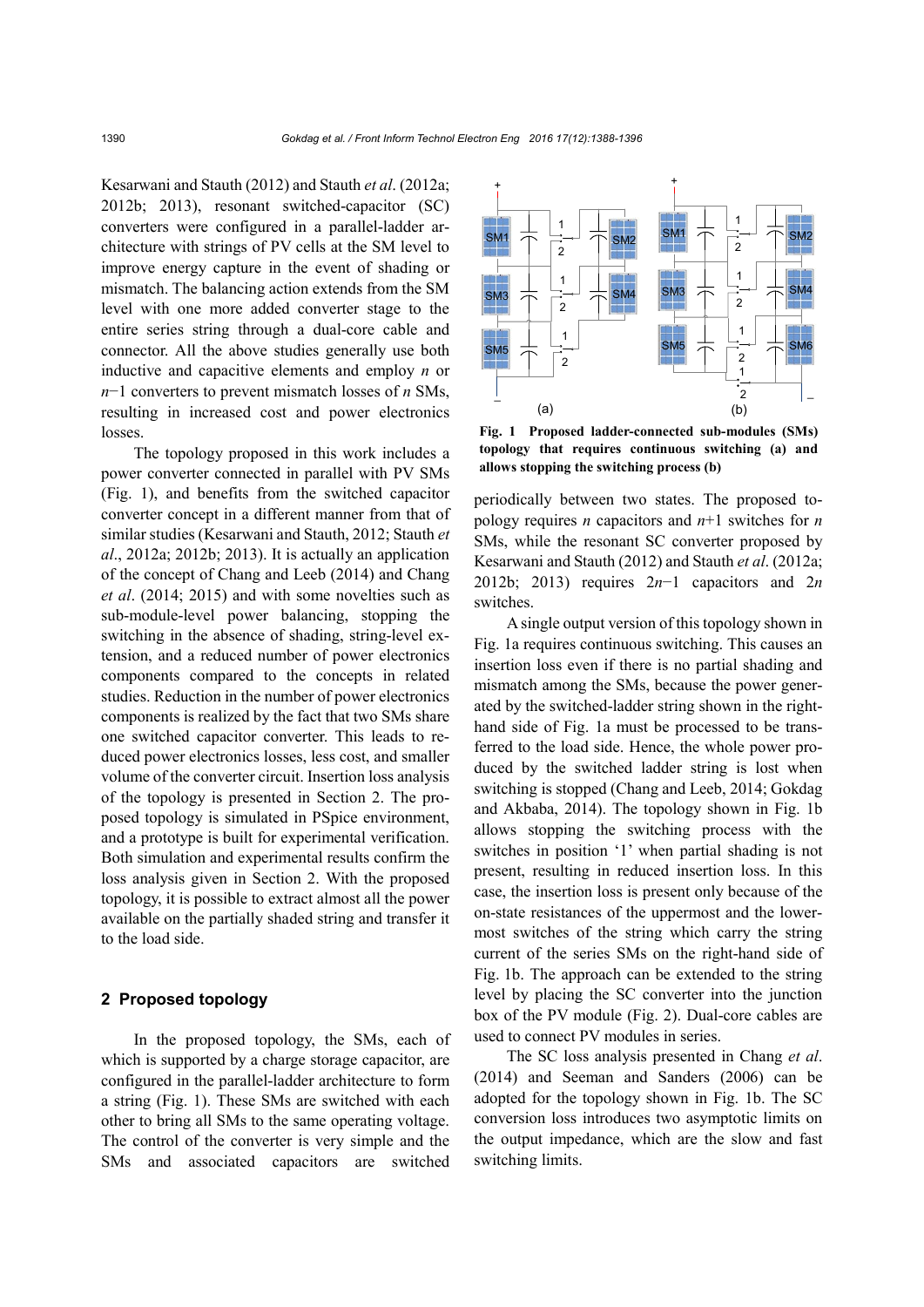

In calculation of the output impedance of the switching converter due to the slow switching limit (SSL), all the switches and all the other conductive interconnects are assumed to be ideal. It is also assumed that the capacitors experience impulsive currents. In the fast switching limit (FSL) condition, it is assumed that the capacitor voltages remain constant, and the resistive sources from switches and other interconnects dominate the losses. The loss analysis for the topology shown in Fig. 1b can be done by following the procedure given in Chang *et al*. (2014) and Seeman and Sanders (2006). Below, an insertion loss calculation is performed, assuming that all the SMs are matched perfectly.

The SSL output impedance  $(R_{\rm SSL})$  of the switched SM string is obtained as given in Eq. (1):

$$
R_{\text{SSL}} = \sum_{i=1}^{2N} \frac{\alpha_{\text{c},i}^2}{C f_{\text{sw}}} = \frac{1}{32N^2 C f_{\text{sw}}} \sum_{i=1}^{N} (2i - 1)^2, \quad (1)
$$

where  $\alpha_{c,i}$  is the charge multiplier of the *i*th capacitor, which represents the normalized volume of charge flow into the capacitor with respect to the output charge flow, *C* is the capacitance connected in parallel to the SM,  $f_{sw}$  is the switching frequency, and *N* is the number of SMs connected in one arm of the proposed topology shown in Fig. 1b. The percentage insertion loss is calculated as the ratio between the SSL output impedance and the load resistance. The load resistance  $(R<sub>L</sub>)$  is obtained as given in Eq. (2):

$$
R_{\rm L} = \frac{V_{\rm out}}{I_{\rm out}} = \frac{V_{\rm MP} \left(\frac{2N+1}{2}\right)}{I_{\rm MP} \left(\frac{4N}{2N+1}\right)} = \frac{V_{\rm MP}}{I_{\rm MP}} \frac{(2N+1)^2}{8N}, \quad (2)
$$

where  $I_{MP}$  and  $V_{MP}$  are the maximum power current and maximum power voltage of the SM, respectively. The percentage insertion loss for SSL  $(IL_{SSL})$  is obtained as given in Eq. (3):

$$
IL_{\text{SSL}} = \frac{R_{\text{SSL}}}{R_{\text{L}}} = \frac{I_{\text{MP}}}{4NV_{\text{MP}}Cf_{\text{sw}}(2N+1)^2} \sum_{i=1}^{N} (2i-1)^2.
$$
 (3)

The expression for the FSL output impedance  $(R_{\text{FSL}})$  of the switched SM string is obtained as given in Eq. (4):

$$
R_{\text{FSL}} = 2 \sum_{i=1}^{2N+1} R_{\text{eff}} \alpha_{\text{sw},i}^2 = R_{\text{eff}} \frac{(2N-3)(2N+1)}{4N^2}, \quad (4)
$$

where  $\alpha_{sw,i}$  is the charge multiplier of the *i*th switch, representing the normalized charge flow through the on-state switch with respect to the output charge flow, and  $R_{\text{eff}}$  is the effective resistance of the switch onresistance in series with any interconnect resistance. The percentage insertion loss for FSL  $(IL_{FSL})$  is obtained as given in Eq. (5):

$$
IL_{FSL} = \frac{R_{FSL}}{R_{L}} = \frac{2R_{eff}I_{MP}(2N-3)}{V_{MP}N(2N+1)}.
$$
 (5)

As an example, for a switched SM string, suppose  $N=3$ ,  $V_{MP}=11.2$  V and  $I_{MP}=4.66$  A (under standard test conditions),  $C=20 \mu F$ ,  $f_{sw}=250 \kappa Hz$ , and  $R_{\text{eff}}$ =10 mΩ. The SSL and FSL insertion losses are calculated as 0.50% and 0.12% of the total string power, respectively. The total insertion loss  $(IL_{TOT})$  is calculated by using Eq. (6). For the aforementioned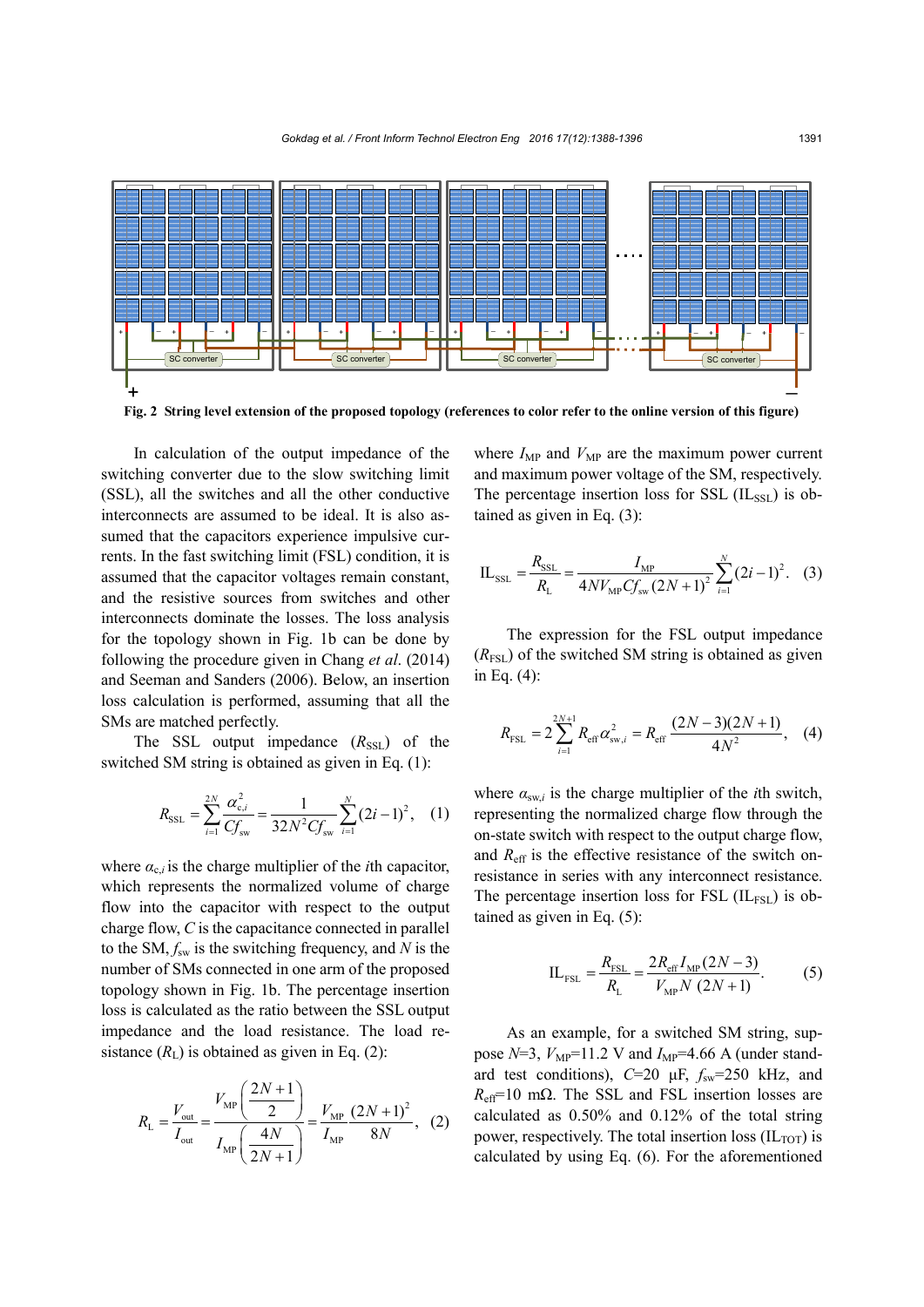parameters, it is calculated as 0.51% of the total power.

$$
IL_{\text{TOT}} = \sqrt{IL_{\text{SSL}}^2 + IL_{\text{FSL}}^2} \,. \tag{6}
$$

### **3 Simulation results**

The subsequent simulations are performed by using PSpice. A 24-cell PV SM is simulated by using the single diode model with the parallel and series resistances. The SM with the following parameters is used in the simulation:  $V_{MP}$ =11.2 V,  $I_{MP}$ =4.66 A (under standard test conditions), parallel resistance of 75.36 Ω, series resistance of 0.326 Ω, *C*=20 μF, and  $f_{sw}$ =250 kHz, and  $R_{eff}$ =10 m $\Omega$  is used in the switched SM converter circuit. An example string with 6 SMs which are configured in a  $3/3$  ladder-type configuration is simulated to show that the proposed arbitrarily *N*//*N* configured topology can be used to obtain the convex power curve with increased peak power in the partial-shading conditions and the results obtained from this simulation have proved the loss analysis given in Section 2. The general scheme about the PSpice diagram used in the simulations is shown in Fig. 3.



**Fig. 3 General scheme about the PSpice diagram used in the simulations (SM: sub-module)**

Fig. 4 shows the output power versus output voltage (P-V) curves under uniform irradiation for three different cases: (1) 6-series string, (2) 3//3 switched SM string during continuous switching, and (3) 3//3 string for switching stopped in position 1. Fig. 5 shows the P-V curves for the condition with 2 SMs 50% partially shaded (i.e., 16% overall shading). As shown in Fig. 5, the P-V curve for the series string with by-pass diode includes multiple local maximum points with decreased peak power. In this case, the MPPT algorithm working on the string inverter must be able to find the global maximum without hanging on the local maximum or minimum. The traditional hill-climbing based MPPT algorithm fail under the situation of multiple local maxima. The P-V curve for a 3//3 switched SM string is a convex curve with increased peak power as compared to the result of the series string with/without by-pass diodes. Further to this procedure, a traditional hill-climbing MPPT algorithm can easily find the maximum power point and extract more power, since the P-V curve for the switched SM string is always convex.



**Fig. 4 Comparisons of power versus output voltage (P-V) curves for uniform irradiation conditions (references to color refer to the online version of this figure)**



**Fig. 5 Comparisons of power versus output voltage (P-V) curves for partially shaded condition (references to color refer to the online version of this figure)**

The results listed in Table 1 show the maximum powers and efficiencies. In case of uniform irradiation, 99.48% conversion efficiency (CE) is obtained for the switched SM converter and this proves the loss analysis in Section 2 with a small loss of 0.51% of the total string power. An extracted power efficiency (EPE) of 83.49% in case of 16% overall shading proves that the proposed topology can extract nearly all the power available on the string. Under the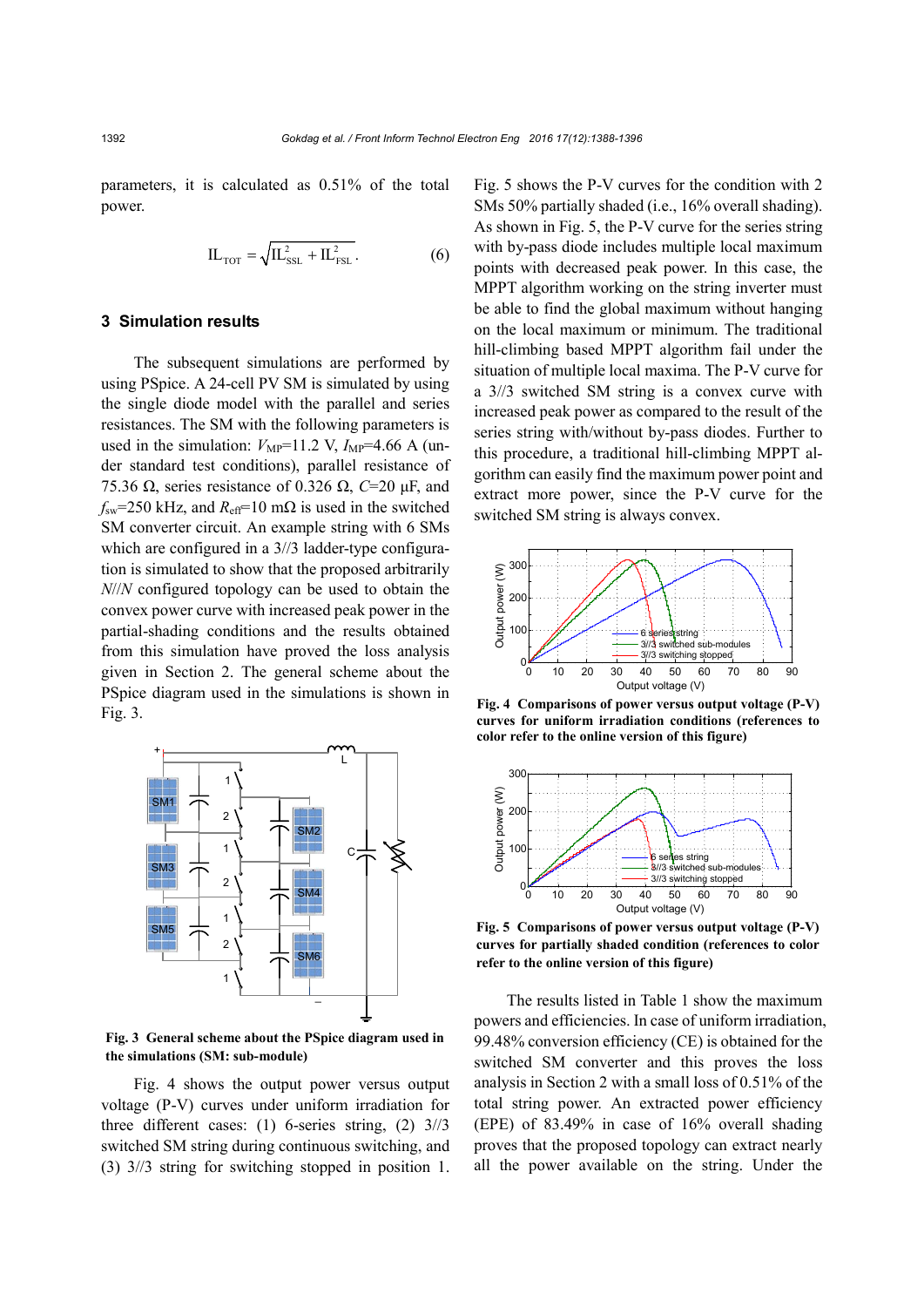uniform irradiation condition, the switches are stopped in position 1 to prevent insertion loss. The CE in this case is obtained as 99.84%. A small loss of 0.16% is due to the on-state resistances of the uppermost and the lowermost switches of the string, which carry the string current of the series SMs on the right-hand side in Fig. 3. Thus, one may conclude that this loss will be almost constant and the ratio between this loss and the total string power will be negligible as the string size gets larger.

**Table 1 Comparison for maximum powers and efficiencies in simulations**

| Configuration       |        | Maximum power (W) | CЕ    | EPE.  |
|---------------------|--------|-------------------|-------|-------|
|                     | UR     | 16% OS            | (%)   | (%)   |
| 6 series+by-pass    | 318.06 | 19947             | 100   | 62.71 |
| $3/3$ sw stopped    | 317.55 | 179 98            | 99.84 | 56.67 |
| $3/3$ sw sub-module | 316.41 | 264 18            | 99.48 | 83.49 |

UR: uniform radiation; OS: overall shading; CE: conversion efficiency; EPE: extracted power efficiency

# **4 Experimental results**

An experimental prototype to test the proposed topology is shown in Fig. 6. In this prototype, a 3//3 switched SM string, which has a nominal power of 1.35 W under standard test conditions, is established. Each SM is represented by a solar cell which has maximum power point voltage of 0.366 V and current of 0.454 A for the experiment conditions, and is supported by a 10 μF charge storage capacitor. MOSFETs with a 30 m $\Omega$  on-state resistance are used in the circuit as switches. The switching frequency  $f_{sw}$ is 200 kHz. For these parameters, the SSL and FSL insertion losses are calculated as 3.69% and 1.06% of the total string power, respectively. The total insertion loss of these two components is 3.84% of the total power.

A complementary PWM signal pair (Fig. 7) is generated by a PIC18F4431 microcontroller and is applied to the MOSFETs' gate driver inputs. A dead time of 130 ns is inserted between the PWM signal pair to prevent short circuits on the capacitances.

The prototype is tested under clear sky conditions to obtain repeatable experimental results for small time intervals. A multi-turn precision potentiometer of 50  $\Omega$  is used as a variable load to obtain the output current and output voltage (I-V) characteristics of the string from the short circuit point to the open circuit point. The current-voltage data pair is read and recorded from the oscilloscope while changing the resistance of the potentiometer from 0 Ω to 50  $\Omega$ . A picture of the experimental setup is shown in Fig. 8.

The experimental results are obtained for the 'normal string' and the proposed switching topology to compare power-voltage characteristics under uniform radiation and partially shaded conditions. The term 'normal string' means that the switching process



**Fig. 6 Experimental prototype: (a) front surface; (b) rear surface**



**Fig. 7 PWM signal pair with dead time insertion**



**Fig. 8 A picture of the experimental setup**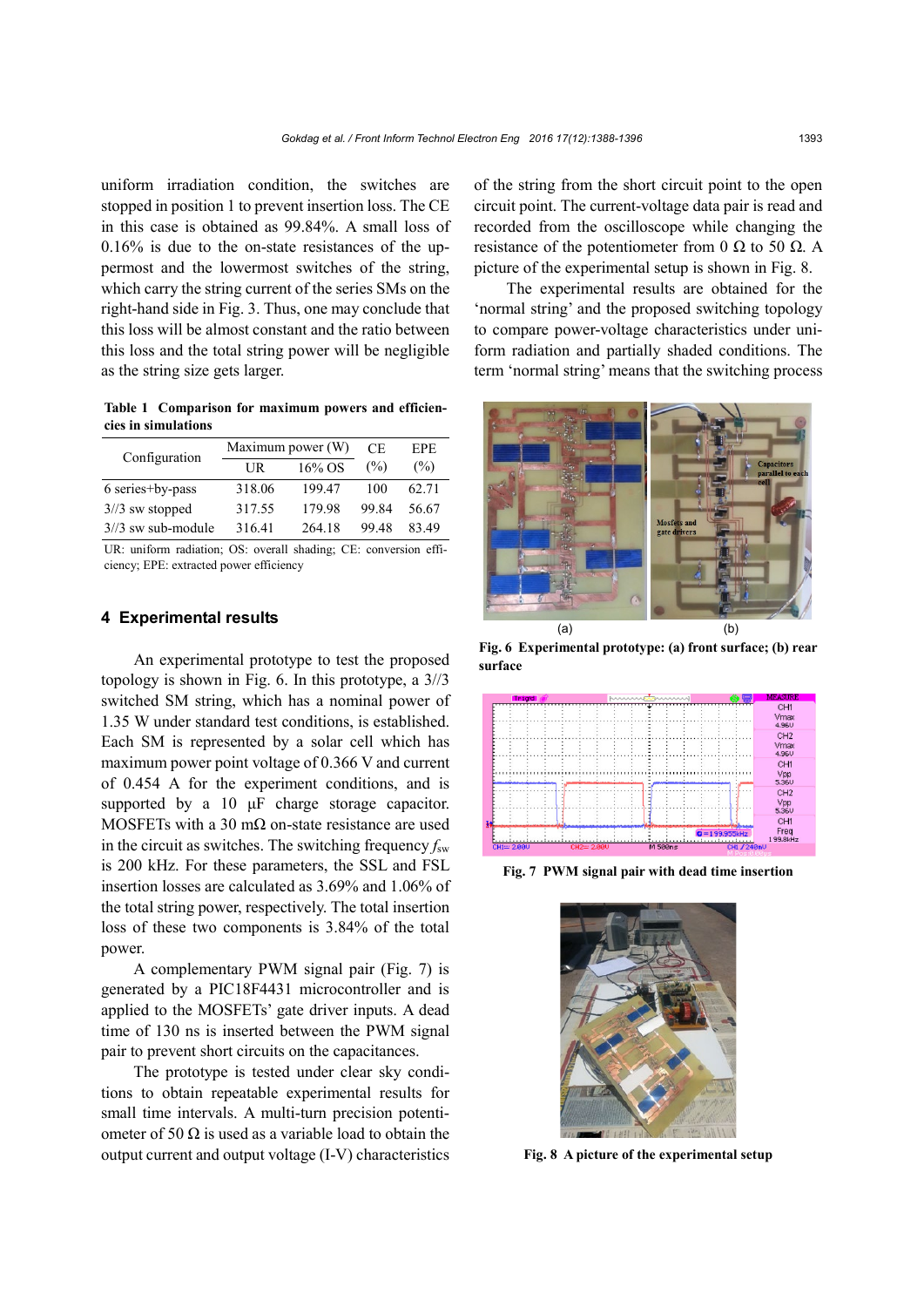is stopped and the switches are left in position 1. So, a string with two-parallel arms is considered as a normal string. Fig. 9 shows the results obtained under uniform radiation with no partial shading, whereas Fig. 10 shows the results for the case in which both SMs in the middle of the two arms are approximately 75% shaded artificially, and the overall shading for the whole string is about 25%. Fig. 11 shows the results with the SMs in the middle approximately 35% shaded and about 12% overall shading.

The results listed in Table 2 show the maximum powers and efficiencies. A 96.9% conversion efficiency for the switched SM converter approximately matches the result of the loss analysis with a loss of 3.84%. The extracted power of 74.6% in case of 25% overall shading proves that the proposed topology can be used to extract almost all the power available on the string.



**Fig. 9 Experimental results of P-V curves for uniform radiation conditions**



**Fig. 10 Experimental results of P-V curves for two sub-modules approximately 75% shaded (25% overall shading)**

#### **5 Conclusions**

In this paper, we present a new sub-module (SM) level power balancing topology to obtain a convex power curve with increased peak power under partial



**Fig. 11 Experimental results of P-V curves for two sub-modules approximately 35% shaded (12% overall shading)**

**Table 2 Experimental results for maximum powers and efficiencies**

| Configuration                                                        | Power (mW) |         |     | <b>EPE</b>              |            |    |
|----------------------------------------------------------------------|------------|---------|-----|-------------------------|------------|----|
|                                                                      | UR         | 25% 12% |     | CE                      | $25\%$ 12% |    |
|                                                                      |            | OS      | OS  |                         | OS         | OS |
| Normal string                                                        | -999       | 320     |     | 593 100\% 32.0\% 59.4\% |            |    |
| $3/3$ sw string                                                      | 969        | 723     | 856 | 96.9% 74.6% 88.3%       |            |    |
| $IIR$ uniform radiation: $OS$ overall shading: $CF$ conversion effi- |            |         |     |                         |            |    |

UR: uniform radiation; OS: overall shading; CE: conversion efficiency; EPE: extracted power efficiency

shading conditions. An array composed of two-arm switched strings was configured in an *N*//*N* parallelladder architecture. The switching process between the SMs enables the array to act as a single ideal PV module. This eliminates the need for a string inverter with multiple independent MPPT inputs and requires only a single input string inverter with an LC filter. The parallel-ladder configuration of the SMs requires *n* capacitors and *n+*1 switches for the power balancing of *n* SMs, while the switched capacitor topology proposed by Kesarwani and Stauth (2012) and Stauth *et al*. (2012a; 2012b; 2013) requires 2*n*−1 capacitors and 2*n* switches. This advantage results in reduced power electronics losses, less cost, and a smaller size of the converter circuit. The configuration also increases the power balancing capability between the SMs since each capacitor is supported by a PV element for the two positions of the switches, whereas in the earlier similar counterparts the capacitor was supported by the PV element for one position of the switch. The string level application is possible with the proposed topology. The SSL and FSL loss mechanism expressions for an *N*//*N* arbitrarily sized string were obtained to calculate the total insertion loss associated with the switched capacitor converter. For the uniform radiation condition, the topology allows stopping the switching in absence of shading,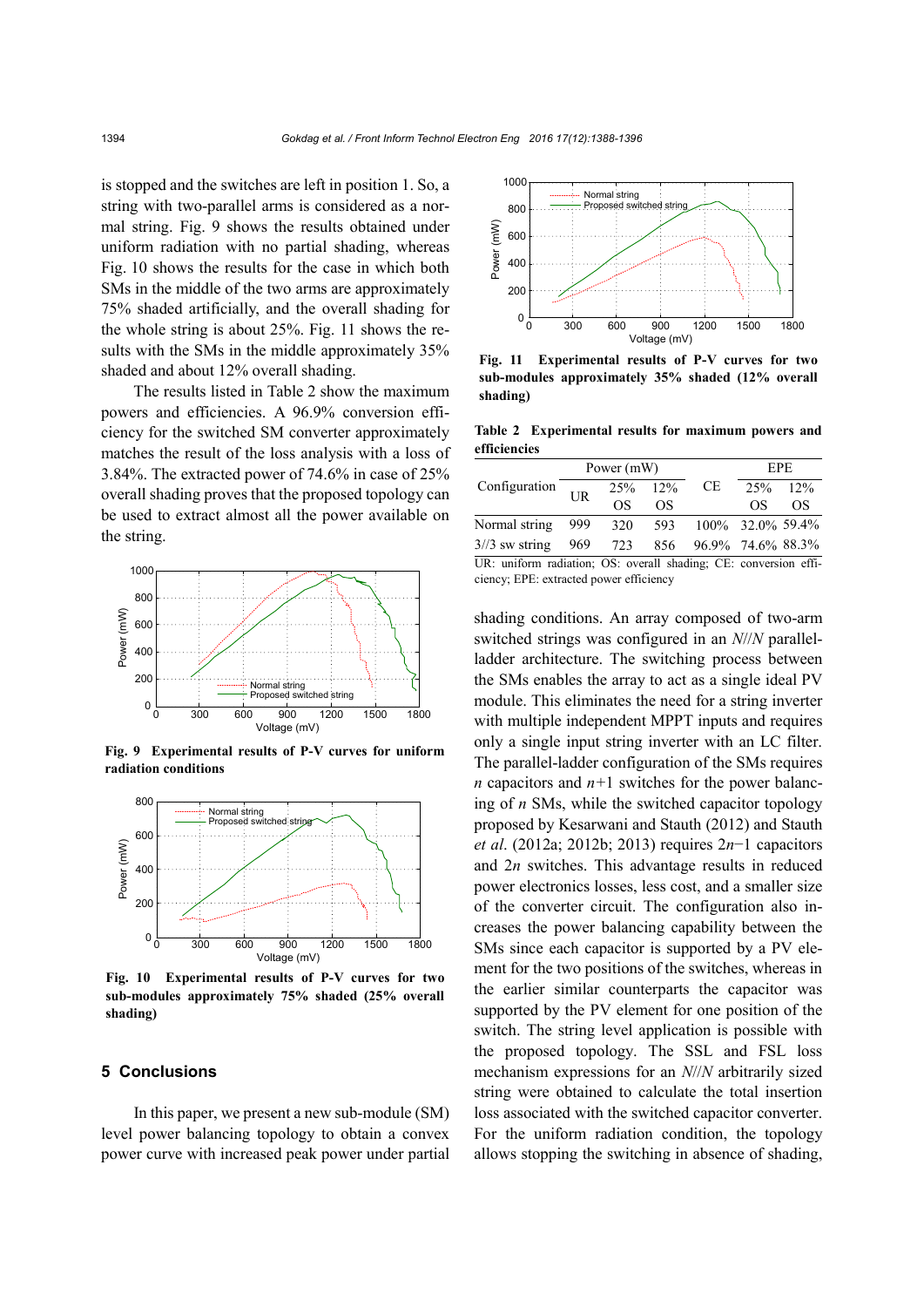which decreases the insertion loss to a negligible level in comparison to the total string power. The proposed topology was simulated in PSpice and tested on a prototype. The results proved that, with the proposed topology, it is possible to extract almost all the power available on the partially shaded string and transfer it to the load side. The design and test of the miniature sized switched capacitor DC-DC converter at the 'true sub-module level', which can be placed into the junction box of the PV module, and the dual output version of the proposed topology, which allows differential power processing, are left for future studies.

#### **References**

- Chang, A.H., Leeb, S.B., 2014. Differential diffusion charge redistribution for photovoltaic cell-level power balancing. Int. Conf. on Renewable Energy Research and Application, p.576-582.
- http://dx.doi.org/10.1109/ICRERA.2014.7016450 Chang, A.H., Avestruz, A.T., Leeb, S.B., 2014. Capacitor-less photovoltaic (PV) cell-level power balancing using diffusion charge redistribution. 29th Annual IEEE Applied Power Electronics Conf. and Exposition, p.712-720. http://dx.doi.org/10.1109/APEC.2014.6803386
- Chang, A.H., Avestruz, A.T., Leeb, S.B., 2015. Capacitor-less photovoltaic cell-level power balancing using diffusion charge redistribution. *IEEE Trans. Power Electron.*, **30**(2):537-546.

http://dx.doi.org/10.1109/TPEL.2014.2340403

- Choi, B., Clement, D., Maksimovic, D., 2014. A CMOS controller for submodule integrated converters in photovoltaic systems. IEEE 15th Workshop on Control and Modeling for Power Electronics, p.1-6. http://dx.doi.org/10.1109/COMPEL.2014.6877133
- Giral, R., Ramos-Paja, C.A., Gonzalez, D., *et al*., 2010. Minimizing the effects of shadowing in a PV module by means of active voltage sharing. IEEE Int. Conf. on Industrial Technology, p.943-948. http://dx.doi.org/10.1109/ICIT.2010.5472551
- Gokdag, M., Akbaba, M., 2014. Symmetric ladder connection design using diffusion charge redistribution for solar cell-level MPPT with reduced insertion loss. SOLARTR Conf. & Exhibition, p.720-726.
- Kerekes, T., 2009. Analysis and Modeling of Transformerless Photovoltaic Inverter Systems. PhD Thesis, Aalborg University, Denmark.
- Kesarwani, K., Stauth, J.T., 2012. A comparative theoretical analysis of distributed ladder converters for sub-module PV energy optimization. IEEE 13th Workshop on Control and Modeling for Power Electronics, p.1-6. http://dx.doi.org/10.1109/COMPEL.2012.6251780
- Kim, K.A., Shenoy, P.S., Krein, P.T., 2012. Photovoltaic differential power converter trade-offs as a consequence of panel variation. IEEE 13th Workshop on Control and

Modeling for Power Electronics, p.1-7. http://dx.doi.org/10.1109/COMPEL.2012.6251789

- Levron, Y., Clement, D., Maksimovic, D., *et al*., 2013. Nonlinear control design for the photovoltaic isolated-port architecture with submodule integrated converters. IEEE Energy Conversion Congress and Exposition, p.2398- 2405. http://dx.doi.org/10.1109/ECCE.2013.6647008
- Levron, Y., Clement, D., Choi, B., *et al*., 2014. Control of submodule integrated converters in the isolated-port differential power-processing photovoltaic architecture. *IEEE J. Emerg. Sel. Top. Power Electron.*, **2**(4):821-832. http://dx.doi.org/10.1109/JESTPE.2014.2326972
- Olalla, C., Clement, D., Choi, B.S., *et al*., 2013. A branch and bound algorithm for high-granularity PV simulations with power limited SubMICs. IEEE 14th Workshop on Control and Modeling for Power Electronics, p.1-6. http://dx.doi.org/10.1109/COMPEL.2013.6626429
- Olalla, C., Deline, C., Maksimovic, D., 2014a. Performance of mismatched PV systems with submodule integrated converters. *IEEE J*. *Photovolt.*, **4**(1):396-404. http://dx.doi.org/10.1109/JPHOTOV.2013.2281878
- Olalla, C., Deline, C., Maksimovic, D., 2014b. Modeling and simulation of conventionally wired photovoltaic systems based on differential power processing SubMICenhanced PV modules. IEEE 15th Workshop on Control and Modeling for Power Electronics, p.1-9. http://dx.doi.org/10.1109/COMPEL.2014.6877127
- Olalla, C., Deline, C., Clement, D., *et al*., 2015. Performance of power-limited differential power processing architectures in mismatched PV systems. *IEEE Trans*. *Power Electron.*, **30**(2):618-631. http://dx.doi.org/10.1109/TPEL.2014.2312980

Pilawa-Podgurski, R.C.N., Perreault, D.J., 2013. Submodule integrated distributed maximum power point tracking for solar photovoltaic applications. *IEEE Trans*. *Power Electron.*, **28**(6):2957-2967.

http://dx.doi.org/10.1109/TPEL.2012.2220861

Qin, S.B., Pilawa-Podgurski, R.C.N., 2013. Sub-module differential power processing for photovoltaic applications. 28th Annual IEEE Applied Power Electronics Conf. and Exposition, p.101-108.

http://dx.doi.org/10.1109/APEC.2013.6520193

- Qin, S.B., Cady, S.T., Domínguez-García, A.D., *et al*., 2013. A distributed approach to MPPT for PV sub-module differential power processing. IEEE Energy Conversion Congress and Exposition, p.2778-2785. http://dx.doi.org/10.1109/ECCE.2013.6647061
- Seeman, M.D., Sanders, S.R., 2006. Analysis and optimization of switched-capacitor DC-DC converters. IEEE Workshops on Computers in Power Electronics, p.216-224. http://dx.doi.org/10.1109/COMPEL.2006.305678
- Shenoy, P.S., Johnson, B., Krein, P.T., 2012a. Differential power processing architecture for increased energy production and reliability of photovoltaic systems. 27th Annual IEEE Applied Power Electronics Conf. and Exposition, p.1987-1994.

http://dx.doi.org/10.1109/APEC.2012.6166095